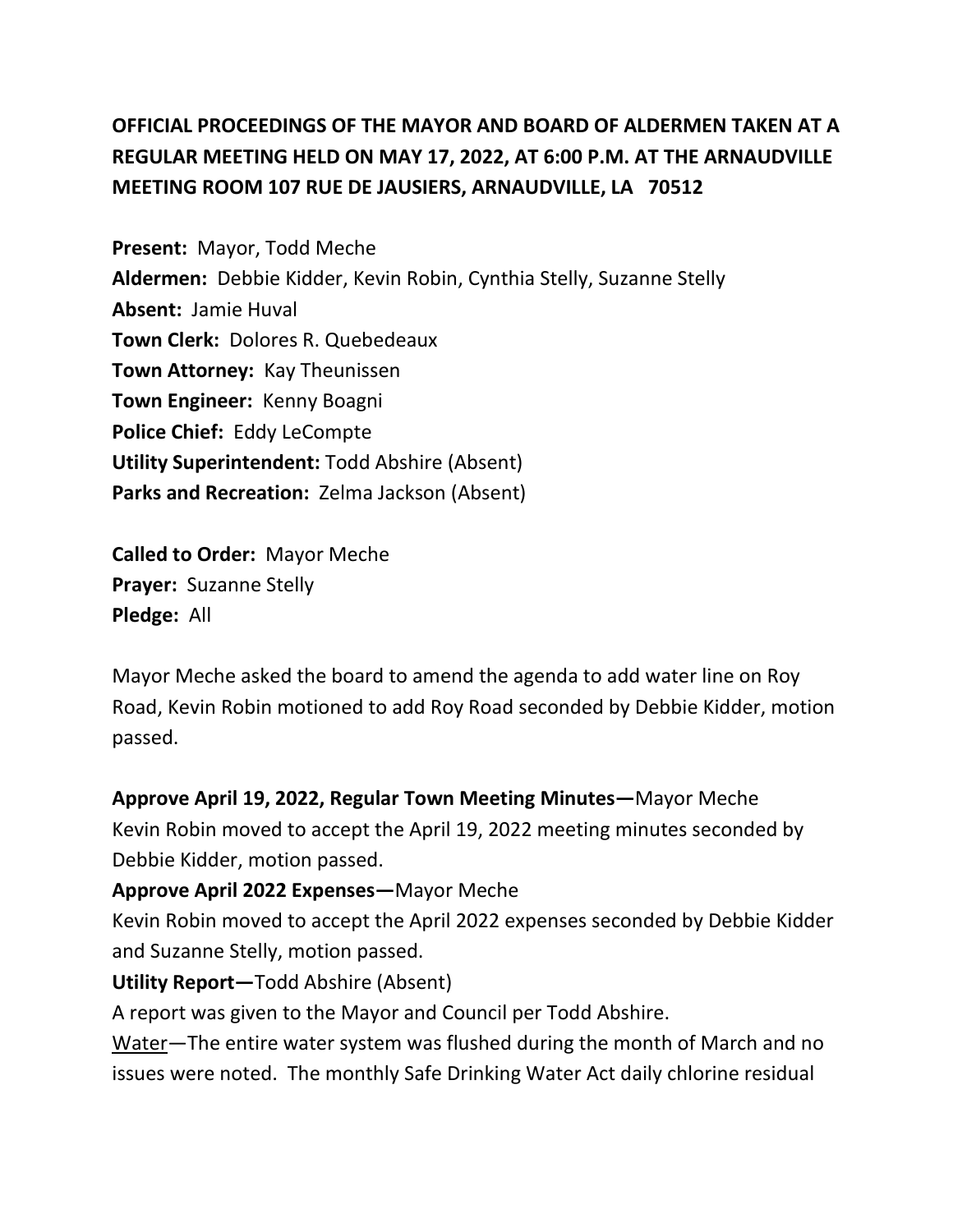logs were verified by Todd Abshire and are on file in the utility office filing cabinet as required by law.

Wastewater—The sewer plant is fully operational, and all analytics were in compliance last month.

The monthly flow records were faxed to HoPak laboratories to verify flow in accordance with the discharge permit, as well as all analytical results being examined, reported, and filed in the appropriate filing cabinet in the utility department files.

Gas—Once every 5 years, all public officials are to be notified of the gas system and safety procedures. The letters to the mayor and each of the council members are kept on file, as well as annual notifications to all emergency officials and excavators. The gas system is operating near 40 pounds of inlet pressure at the Cypress Station and 40 psi at the Koch Station.

#### **Police Report—**Eddy LeCompte

The Employee evaluations are currently being made and will be discussed with all before the end of the fiscal year. An email will be sent to the mayor and alderpersons when the evaluations have been completed.

Officer Parker Blanchard has decided not to resign from the Department and has returned to duty in the capacity he was in. With his decision to return, the police department is presently full strength with Police Officers. Chief is still accepting applications and is putting them on file, in the event they become short-handed in the future. Chief will keep the Council informed of any changes.

The 2022-2023 Budget has been completed. Chief would like to be informed when the Council will be meeting to discuss the numbers. In that way he will be able to explain the variance between the upcoming budget for the coming fiscal year as compared to the budget of the last fiscal year. In the meantime, should any Alderperson wish to discuss what he included in the Police Department Budget they are welcomed to meet with him at their convenience.

Chief stated that he will be leaving to go to MD Anderson in Houston Sunday the  $22<sup>nd</sup>$  for an appointment on the  $23<sup>rd</sup>$ . Command responsibility will be with Sergeant Legrand during his absence. The two older patrol units (2009 Nissan Sedan (Unit A3) and 2077 Chevrolet Sedan (Unit A4) should be available for auction soon once all decals and other equipment is removed.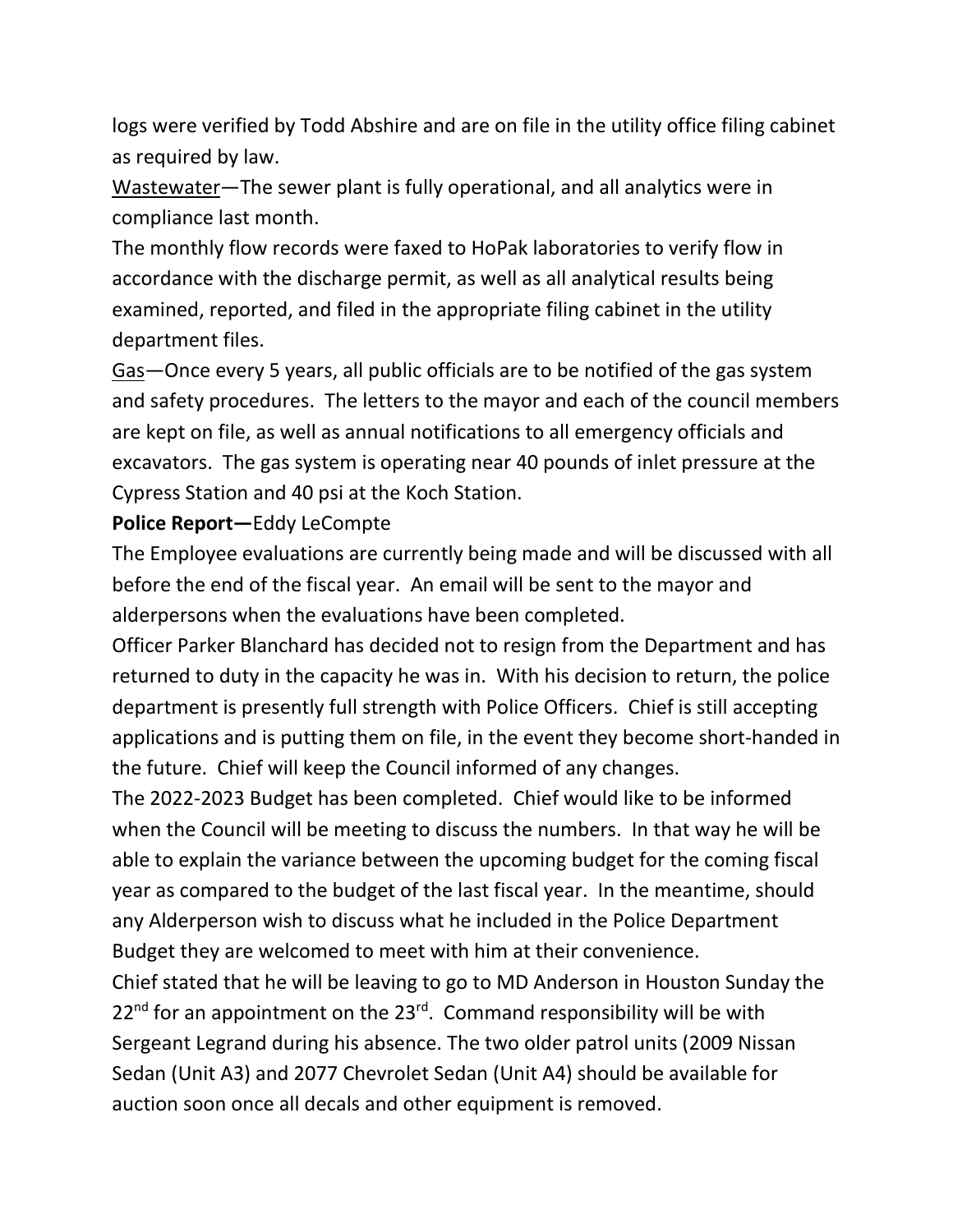Statistics for the month of April were: 2 Arrests, 11 Citations, 9 MIC issued, 15 FIC issued and 78 calls for service. Approximately 50% of time spent by the Officers were patrolling the town.

#### **Parks and Recreation—**Zelma Jackson (Absent)

The tournament went well, everything is going well at the park.

#### **Water Line on Roy Road—**Mayor Meche

Mayor Meche explained that there are interested customers that would like a water line down on Roy Road. The individual who owns property down that road has a family member who is a contractor. All this work will have to be approved making sure everything is done correctly, permits, easement, DOTD, survey, etc. The engineering firm would be contacted to oversee this project.

Mayor asked the Council for a motion to allow this project once everything is approved. Kevin motioned to approve the expansion of the water line if the project meets the towns specifications seconded by Cynthia Stelly, motion passed.

**Introduce Ordinance No. 05-2022 An Ordinance Adopting the Operating Budget of Revenues and Expenditures for the fiscal year July 1, 2022, and ending June 30, 2023—**Mayor Meche

The Ordinance was read, motion was made by Kevin Robin to accept Ordinance 05-2022 seconded by Suzanne Stelly and Cynthia Stelly, motion carried.

**Introduce Ordinance No. 06-2022 An Ordinance Amending the Operating Budget for the Fiscal Year Beginning July 1, 2021, and ending June 30, 2022—**Mayor Meche

The Ordinance was read, motion was made by Cynthia Stelly seconded by Suzanne Stelly to accept Ordinance 06-2022, motion passed.

### **Change Meeting Date from June 21, 2022, to June 28, 2022, at 6:00 P.M.**— Mayor Meche

Debbie Kidder motioned to change the meeting date from June 21, 2022, to June 28, at 6:00 P.M. seconded by Suzanne Stelly, motion passed.

### **Schedule a Public Hearing on June 28, 2022, at 5:30 P.M. for Ordinance 05-2022 and Ordinance 06-2022—**Mayor Meche

Debbie Kidder motioned to schedule a public hearing on June 28, 2022, at 5:30 P.M. seconded by Suzanne Stelly, motion passed.